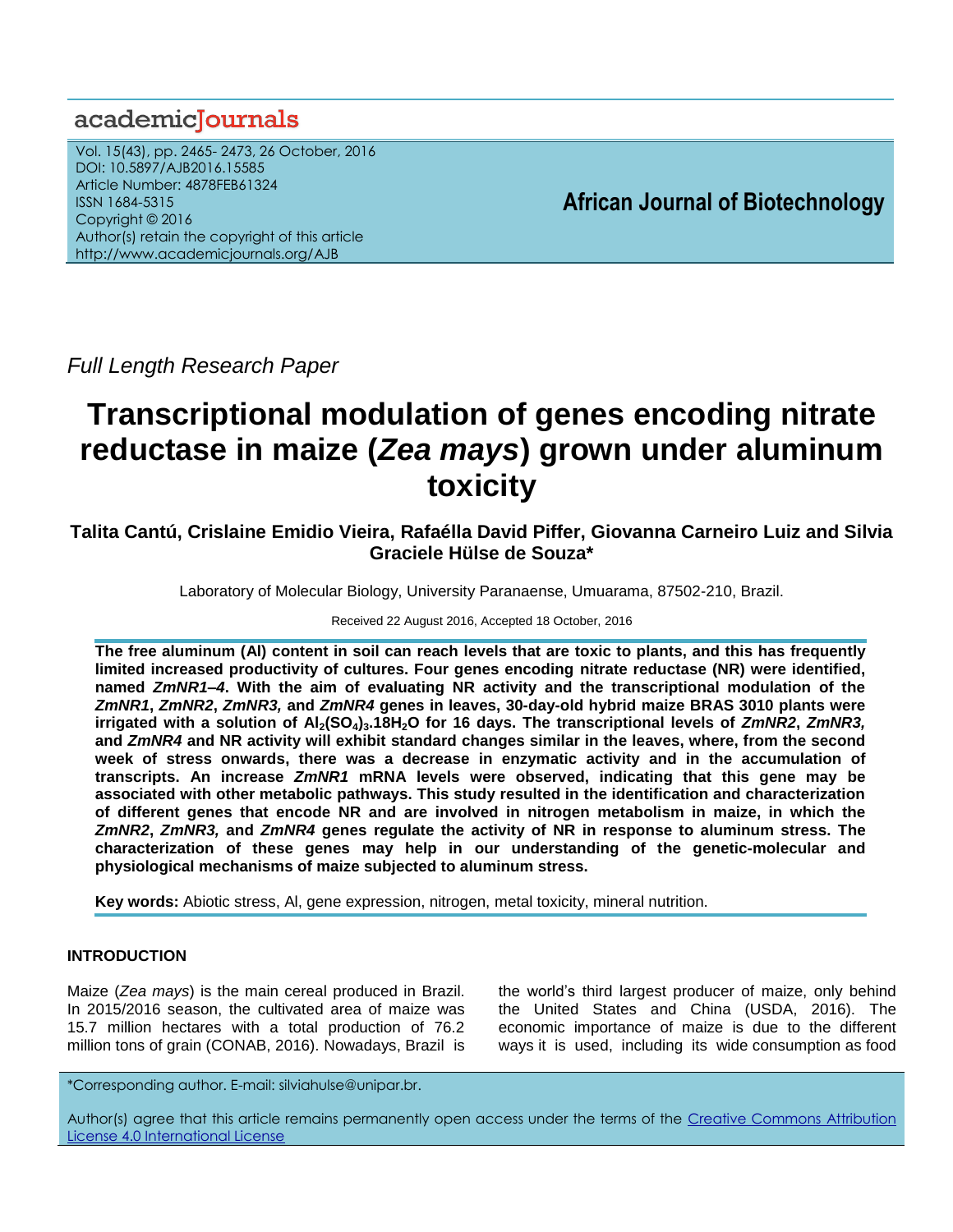and its use in technological industries as a raw material for films, biodegradable packages, and biofuel (Boone et al., 2016).

Toxicity induced by aluminum (Al) is the main factor limiting agricultural productivity in acidic soils (pH< 5.5) (Garzón et al., 2011). Estimates have revealed that approximately 50% of global arable land that is potentially usable for food and biomass production is acidic and, thus, subjected to  $Al^{3+}$  toxicity (Kochian et al., 2004; Ma, 2007).

The primary manifestation of Al phytotoxicity is the inhibition of root growth and interference in the absorption, transportation, and use of water, and in mineral nutrition and metabolic changes, such as organic acid and nitrogen metabolism (Matsumoto, 2000; Azmat and Hasan, 2008; Azmat et al., 2015). As a consequence, important enzymatic processes are affected, among which the activity of nitrate reductase (NR), and consequently nitrogen absorption, are notable. Nitrogen is an essential nutrient required in large amounts by plants (Zhao et al., 2016). This element acts as an essential nutrient and regulates root development, leaf expansion and expression of genes encoding enzymes involved in carbon and nitrogen metabolism (Wang et al., 2003). Nitrogen (N) is used to form glutamine, which is considered as a precursor for the synthesis of many amino acids, nucleic acids, enzymes, and proteins, as well as secondary metabolites (Bagh et al., 2004; Kusano et al., 2011). Despite the high levels of N in the Earth's atmosphere, most living organisms do not have the capacity to absorb this element in a gaseous form. This explains why plants use nitrate and ammonia as inorganic sources of nitrogen, which are absorbed by the roots (Wickert et al., 2007).

The varied forms and concentrations of nitrogen present in the soil have led plants to evolve strategies to locate and absorb this mineral in better ways. To regulate the demands of N incorporation in plants, gene families encode products with functions that are directed by enzymes. In this case, nitrate reductase (NR, EC1.6.6.1), which is the first enzyme is involved in nitrogen assimilation (Liseron-Monfils et al., 2013). Nitrate (NO<sub>3</sub>) is reduced to nitrite (NO<sub>2</sub>) in the cytosol, and is catalyzed by NR. It is then converted to ammonium  $(NH_4^+)$  by the nitrite reductase enzyme (NiR, EC 1.7.7.1) and incorporated into amino acids by glutamine synthetase (GS, EC 6.3.1.2) and glutamate synthetase (GOGAT, EC 1.4.1.14), forming glutamine and glutamate, which are essential to amino acids and are required for protein synthesis (Crawford, 1995; Debouba et al., 2013).

In *Arabidopsis,* two genes, NIA1 (At1g7760) and NIA2 (At1g37130), have been identified and responsible for nitrate reduction. NIA2 is the main gene, responsible for 90% of the enzymatic activity (Wilkinson and Crawford, 1991; Zhouand Kleinhofs, 1996; Debouba et al., 2013). Light is known to induce the expression of the NR genes (Tischner, 2000; Lillo et al., 2001). Liseron-Monfils et al. (2013) identified four expression clusters of the genes that encode the NR enzyme, where each one of these genes has a specific function during the plant's life. Studies have shown that aluminum can inhibit root growth in maize and cause protein oxidation, which triggers changes in various biochemicals, physiological, and genetic processes (Boscolo et al., 2003; Purcino, et al., 2003; Souza et al., 2016). There is insufficient Information in the literature in respect to the transcriptional regulation of nitrate and nitrogen assimilation in maize subjected to aluminum stress. The aims of the present study were to evaluate the expression of genes encoding NR and to investigate the modulation of NR activity in maize leaves exposed to aluminum toxicity.

#### **MATERIALS AND METHODS**

#### **Identification of nitrate reductase (NR) genes in maize**

NR protein sequences have been identified in the model plant *Arabidopsis thaliana* (At1g37130 and At1g77760) and were obtained from the TAIR database [\(http://www.arabidopsis.org/\)](http://www.arabidopsis.org/) and was used for studies on the Phytozome Database of *Z. mays* [\(https://phytozome.jgi.doe.gov/pz/portal.html\)](https://phytozome.jgi.doe.gov/pz/portal.html), using the program BlastP (Altschul et al., 1997). The sequences were blasted against others deposited in the National Center for Biotechnology Information (NCBI) GenBank Database [\(http://www.ncbi.nlm.nih.gov\)](http://www.ncbi.nlm.nih.gov/), using the programs BlastP and BlastX, to confirm their identity. The sequences deduced from amino acids were obtained using the program Open Reading Frame Finder (ORF Finder; NCBI, [http://www.ncbi.nlm.nih.gov/gorf/gorf.html\)](http://www.ncbi.nlm.nih.gov/gorf/gorf.html). The protein sequences were aligned utilizing Clustal Omega algorithm version 2.0.3 (Sievers et al., 2011).

#### **Characteristics of predicted NR proteins in maize**

The physical and chemical characteristics of NRs in maize were determined using the tool ProtParam online [\(http://web.expasy.org/protparam\)](http://web.expasy.org/protparam), including the number of amino acids (AA), molecular weight (MW), and theoretical isoelectric point (PI).

#### **Phylogenetic analysis**

Phylogenetic analysis was performed by aligning NR protein sequences using the algorithm Clustal Omega [\(http://www.ebi.ac.uk/Tools/msa/clustalo/\)](http://www.ebi.ac.uk/Tools/msa/clustalo/). Searches for similar were performed in the [\(http://www.ncbi.nlm.nih.gov\)](http://www.ncbi.nlm.nih.gov/). The phylogenetic tree was constructed using the neighbor-joining (NJ) method and also using the pair-wise deletion option with help from MEGA version 6.0 (Tamura et al., 2013). One-thousand bootstrap replicates were utilized to test for confidence.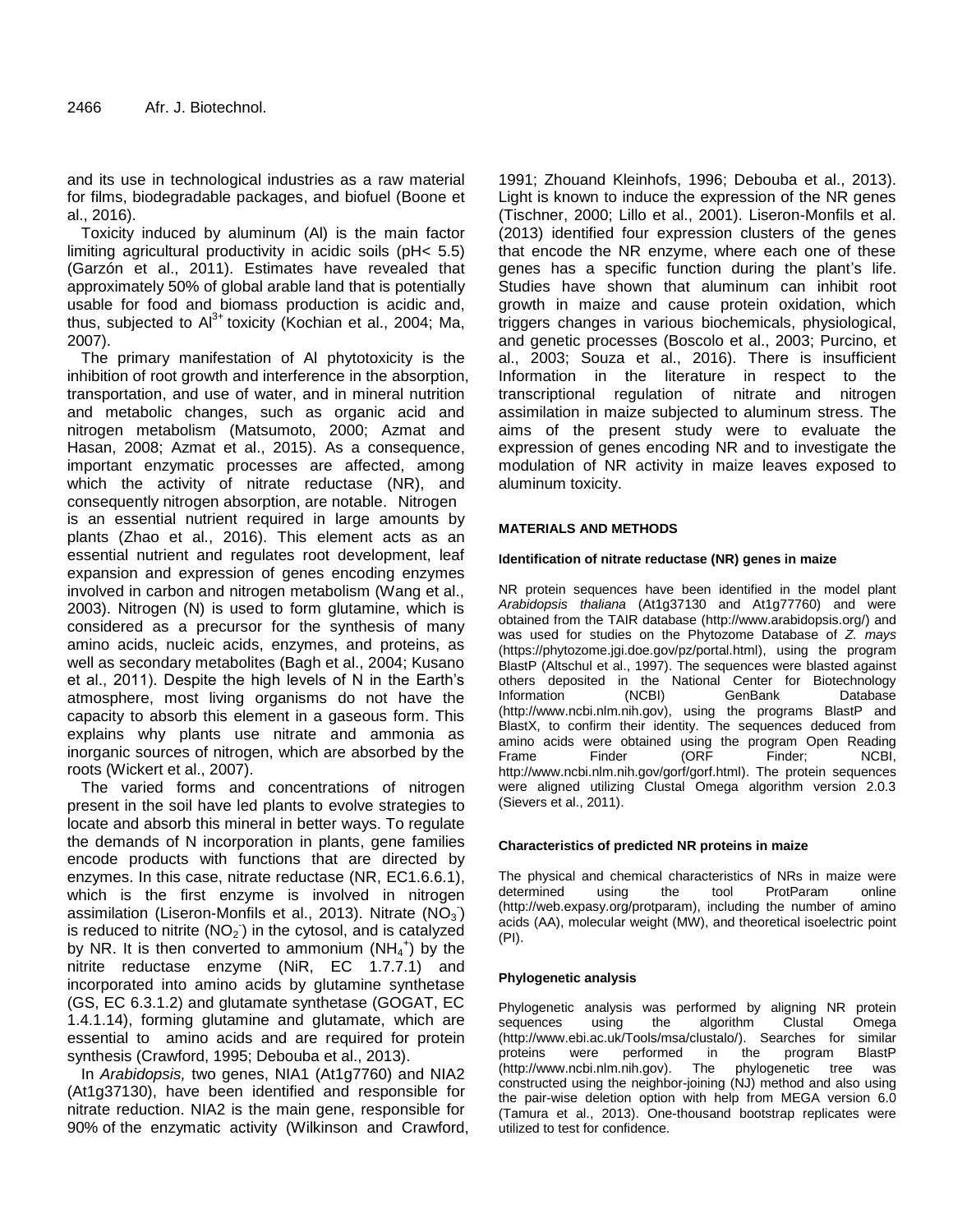| <b>Genes</b>  | Forward primer 5'-3'     | Reverse primer 5'-3'     | Tm (°C) | N° of cycles |
|---------------|--------------------------|--------------------------|---------|--------------|
| <i>7mNR1</i>  | GAGTCCGACAGCTACTACCA     | GATCACCGAGTTGATGTTGAG    | 60      | 30           |
| <i>7mNR</i> 2 | CCGAGTCCGACAATTACTACC    | CGTTATCACCGAGTTTATGTTCAG | 60      | 30           |
| <i>7mNR3</i>  | TACGATCAAAGGATACGCATACTC | CTTGCCGTACTTGGTTGGAC     | 60      | 30           |
| <i>7mNR4</i>  | CGACAACTACTACCATTACAAGGA | CGTTATCACCGAGTTTATGTTCAG | 60      | 30           |
| ZmUBQ         | TGGTTGTGGCTTCGTTGGTT     | GCTGCAGAAGAGTTTTGGGTACA  | 60      | 30           |

**Table 1**. Sequences of primers used for semi-quantitative RT-PCR analysis of nitrate reductase (NR) genes.

#### **Vegetal material**

Seeds of hybrid maize BRAS 3010 were planted in pots with a 1-kg capacity containing soil and vermiculite at 1:1, and were watered weekly with the nutritive solution as proposed by Hoagland and Arnon (1950). The experiment was conducted in a greenhouse. Thirty-day-old plants were irrigated with a solution of aluminum sulfate  $(A_2$   $[SO_4]_3.18H_2O$ ) on the first and second days at a concentration of 50 and 100 µM, respectively. From the third day until the end of the experiment, the plants were irrigated daily with 150 µM aluminum sulfate (Pimenta et al., 1989). Simultaneously, the same amount of pots with material been irrigated with water (control) was kept. Samples were obtained on days 0, 2, 4, 8, and 16. At each sampling (control and stress), leaves were collected (three pool*s* of leaves from different plants; under the same stress conditions where each pool constituted a biological repetition). The collected materials were immersed immediately in liquid N and stored in a freezer at -80°C.

#### **Activity of NR**

*In vitro* determination of NR activity in maize leaves was performed according to the methods proposed by Jaworski (1974) and Carelli et al. (1990). Incubation solution (buffer phosphate 0.1 M pH 7.5, KNO3, n-propanol 3%) was added to the materials collected *in vivo*, and samples were then filtered by vacuum and incubated in a warm bath at 30°C for 40 min. After that, sulfanilamide and n-naftiletilene-di-amino solution was added and the concentration of the nitrite formed was determined using a spectrophotometer at 540 nm.

#### **Amino acids**

The concentration of amino acids was determined using the method proposed by Praxedes et al. (2006) with a few modifications. A sample of 20 mg vegetal material was weighted, 250 µL 80% ethanol was added, and the samples were incubated in a warm bath at 80°C for 20 min in a microcentrifuge, following which the supernatant was removed. This procedure was repeated twice. The samples were then placed on ice. To prepare the standard curve, 60% ethanol, sodium citrate, and ninhydrin were mixed and this solution was placed in a warm bath at 90°C for 20 min. Then, 100 µL of each sample was added to 150µL 60% ethanol, 250 µL sodium citrate (0.2% ascorbic acid pH 5.2%), and 500 µL ninhydrin, placed in a warm bath and cooled on ice before being read in a spectrophotometer at 570 nm.

#### **RNA extraction and cDNA synthesis**

Total RNA was extracted from maize leaves utilizing the SV Total

RNA Isolation System commercial kit (Promega, Madison, USA) following the manufacturer's instructions. RNA integrity was analyzed by electrophoresis in 1.2% agarose gel. The first cDNA was synthesized utilizing 2  $\mu$ L of the total purified RNA and the GoScript™ Reverse Transcription System commercial kit (Promega, Madison, USA) and oligo primers  $(dT)_{15}$ following the manufacturer's instructions.

#### **Semi-quantitative analysis by RT-PCR**

The sequences of primers utilized for semi-quantitative RT-PCR analysis of *ZmNR* and *ubiquitin* (*ZmUBQ*) (Christensen and Quail, 2005), which was used as a control, given in Table 1. RT-PCR was performed in a final volume of 15μL, containing: 1.5 µL 10× PCR buffer,  $0.8$  µL MgCl<sub>2</sub> (50 mM),  $0.5$  µL dNTPs (10 mM),  $0.5$  µL each primer (10 mM), 0,4 µL*Taq DNA polymerase* (5U),and 2 µL cDNA diluted 1:10. The reactions were performed in a thermocycler model AG 22331 (Eppendorf, Hamburg, Germany), with the following conditions: one initial cycle of 94°C for 5 min and 30 cycles of: 94°C for 30 s for denaturing, 60°C for 40 s for annealing, 72°C for 30 s for extension, and one final cycle of 72°C for 10 min (Table 1). The quantification of gene transcripts was standardized using the constitutively expressed gene *ZmUBQ* as normalizer. The amplified PCR product was subjected to electrophoresis in agarose gel 1.2% stained with ethidium bromide. The gel images were captured by a photo documenting systems, L-PIX Molecular Imaging (Loccus Biotecnologia, Cotia, Brazil) and analyzed by densitometry (Freschiet al., 2009). IMAGEJ 1.46 [\(http://rsbweb.nih.gov/ij/download.html\)](http://rsbweb.nih.gov/ij/download.html) software was used to quantify band intensities.

#### **Statistical analysis**

The results were evaluated and submitted to analysis of variance (ANOVA) and the averages were compared by Tukey's test ( $p \le$ 0.05) using the statistical software SISVAR (Ferreira, 1999).

## **RESULTS AND DISCUSSION**

Nitrogen assimilation is crucial for plants, and the enzyme NR plays an important role in this pathway. In higher plants, this enzyme has been structurally, biochemically, and genetically well defined (Ovečka and Takáč, 2014). Based on *in silico* analyses of the Phytozome Database, four NRs were identified and named *Zea mays* NR (*ZmNR1–4*). The complete cDNA sequences of Zm*NR1* (GRMZM2G568636), Zm*NR2* (GRMZM2G428027),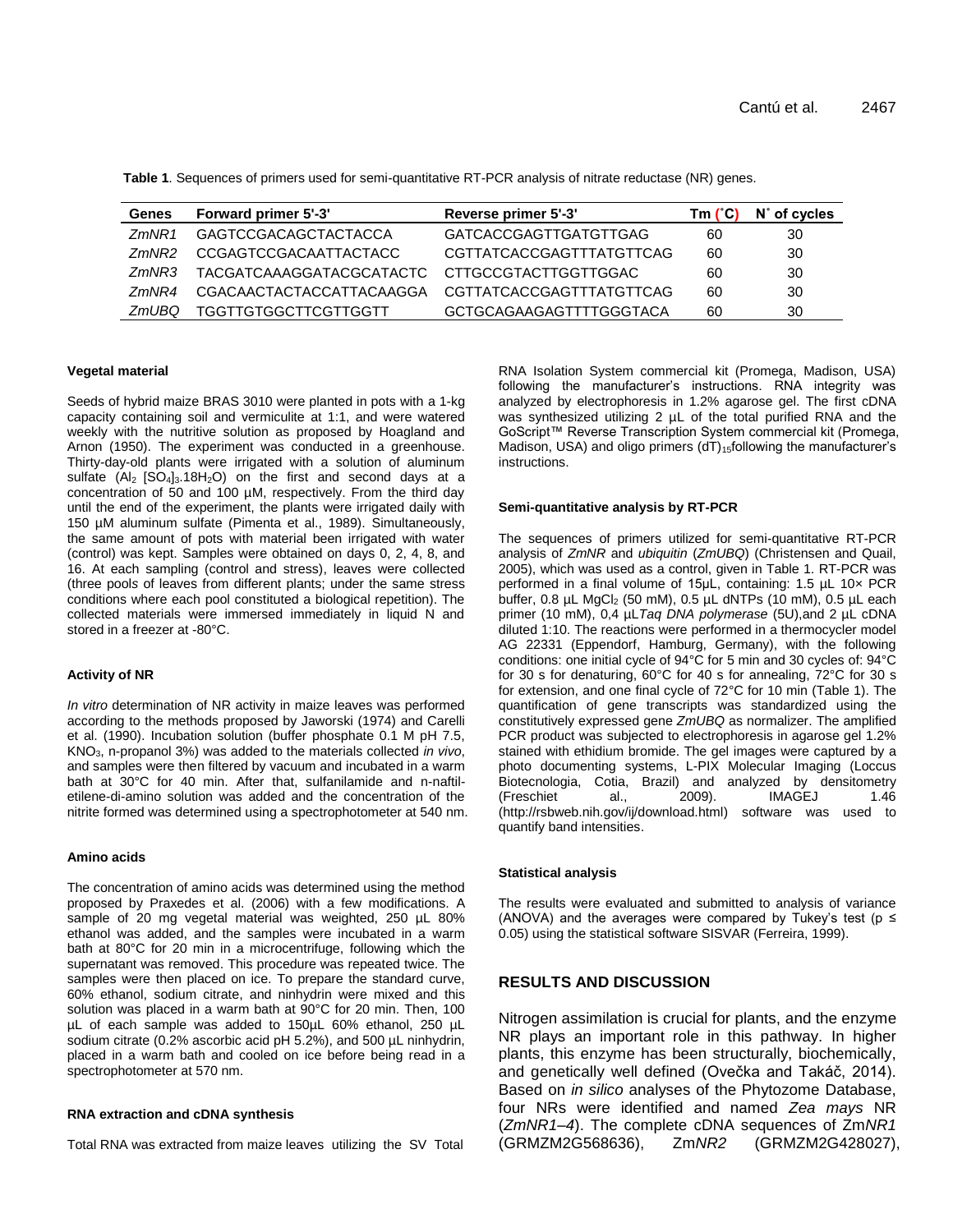| Genes | <b>Nucleotide CDS bp</b> | Amino acids | <b>Molecular weight</b> | <b>Isoelectric point</b> |
|-------|--------------------------|-------------|-------------------------|--------------------------|
| ZmNR1 | 2733                     | 910         | 101.57                  | 6,37                     |
| ZmNR2 | 2634                     | 877         | 97.59                   | 6,36                     |
| ZmNR3 | 2673                     | 890         | 98.52                   | 6,39                     |
| 7mNR4 | 2802                     | 933         | 103,04                  | 6,32                     |

**Table 2**. Physicochemical characteristics of *ZmNR* genes.

AA, amino acid; bp, base pair; CDS, coding sequence; MW, molecular weight (kDa); pI, isoelectric point.

**Table 3.** Comparison among the predicted complete sequences of NR Amino acids of *Zea mays* (*ZmNR*) cDNAs. The identity values are over the diagonal whereas the similarity values are under the diagonal.

|              | Identity and Similarity of Amino acids Percentage (%) |                   |       |       |  |
|--------------|-------------------------------------------------------|-------------------|-------|-------|--|
| Genes        | ZmNR1                                                 | ZmNR <sub>2</sub> | ZmNR3 | ZmNR4 |  |
| ZmNR1        | 1.00                                                  | 0.74              | 0.74  | 0.86  |  |
| <i>7mNR2</i> | 0.85                                                  | 1.00              | 0.93  | 0.72  |  |
| ZmNR3        | 0.85                                                  | 0.86              | 1.00  | 0.71  |  |
| <i>7mNR4</i> | 0.90                                                  | 0.81              | 0.81  | 1.00  |  |

Zm*NR3* (GRMZM5G878558), and Zm*NR4*  (GRMZM2G076723), contain 2733, 2634, 2673, and 2802 bp and encode proteins with 910, 877, 890, and 933 amino acid residues, respectively. The molecular weights were estimated to be 101.57, 97.59, 98.52, and 103.04 kDa, with isoelectric points of 6.37, 6.36, 6.39, and 6.32 for *ZmNR1* to *4*, respectively (Table 2). The molecular weights determined by *in silico* analyses in the present study are close to values reported previously in the literature, demonstrating that the native enzyme is a homodimer ranging from 100 to140 kDa in size depending on the species (Kuo et al., 1982; Crawford et al., 1988). The prediction of amino acid sequences of *Z. mays* in relation to the complete sequence is indicated in percentage of identity and similarity (Table 3). The identity ranged from 71% (*ZmNR3* and *ZmNR4*) to 93% (*ZmNR2* and *ZmNR3*) are presented and average as 78,3%. For similarity, the variation was 81% (*ZmNR2* and *ZmNR4; ZmNR3* and *ZmNR4*) and 90% (*ZmNR1* and *ZmNR4*) and the average of 84,7 % in all *ZmNR* studied in our work. The high level of variation in the characteristics of this protein indicates the high complexity of NR genes. The dissimilarity between the proteins may be indicative in distinct metabolic functions.

A phylogenetic analysis was performed based on the NR amino acid sequence in order to determine the relationship between the maize *NR* gene and that from other plants species, which have previously been characterized (Figure 1). The following sequences were included in the analysis: three sequences from rice (*Oryza sativa*), one each from citrus (*Citrus clementina*), sorghum (*Sorghum bicolor*), millet (*Setaria italica*), sesame (*Sesamum indicum*), barley (*Hordeum vulgare*), and vine (*Vitis vinifera*), and two from *Arabidopsis* (*A. thaliana*), in addition to the four NR sequences identified in maize. Figure 1 shows that genes encoding *ZmNR1* to *4* are in the same group as the NR genes of other monocotyledon species, while those from dicotyledonous species are in a second group. Sequences of paralogous genes were identified in the genomes of maize, sorghum, rice, barley, and millet. Phylogenetic analysis identified homologous proteins of NR from monocotyledons in dicotyledonous species. Although a comparison between mono- and dicotyledonous species is not always possible, the structure of NR genes in cereals appears to have evolved in a different way, becoming more complex than those found in dicotyledonous species (Plett et al., 2010; Buchner and Hawkesford, 2014). This may be due to the fact that, based on non-synonymic substitution rates, the estimated divergence between monocotyledon and dicotyledonous species occurred approximately 340 million years ago when fungi and plants or algae and plants were used as reference points (Zhou and Kleinhofs, 1996).

In general, functional domains are conserved in genes from the same group, and for this reason, they probably share the same functions and have a common ancestor (Kranz et al., 1998). The sequences that encode NR, *ZmNR1* to *4*, were found to contain three functional domains (Figure 2). Crawford et al. (1988) identified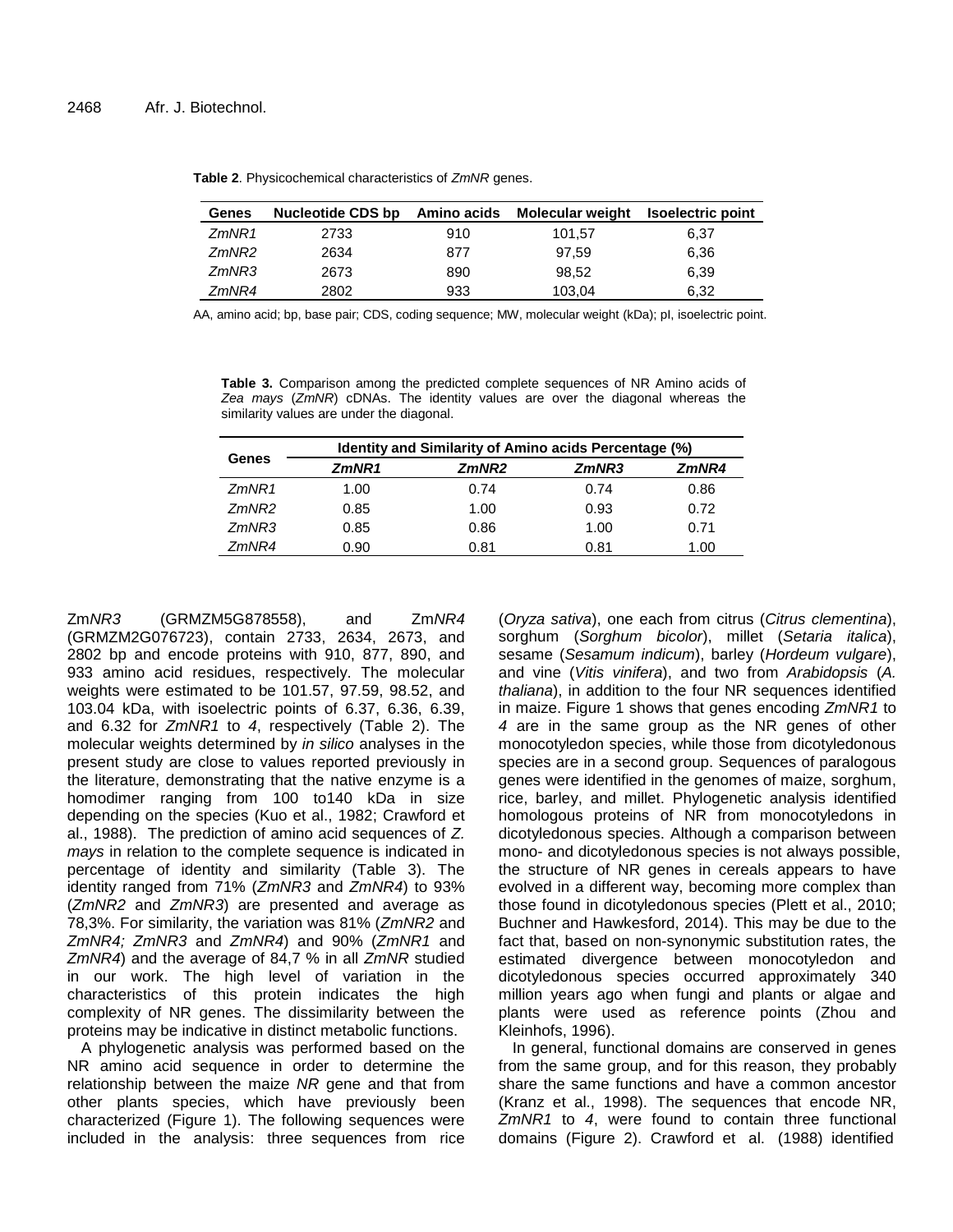

**Figure 1**. Phylogenetic analysis of nitrate reductase (NR)in *Zea mays* and other plants. Protein names with their respective accession numbers are: *A. thaliana* (AT1G37130, AT1G77760), *S. bicolor* SORG\_NR (gi|242079443), *S. itálica* SETAR\_NR (514796865), *O. sativa japonica* ORZ\_NR1 (Os08g0468100), *O. sativa japonica* ORZ\_NR2 (Os08g0468700), *O. sativa* ORZ\_NR3 (gi|27527625), *H. vulgare* HORD\_NR (326494090), *V. vinifera* NITIS\_NR (526117535), *S. indicum*SENS\_NR (747046092), and*C. clementina* CITR\_NR (567883105). Protein sequences of maize NR are marked with

molybdenum binding domain in the N-terminal region of the protein, a heme domain in the central region, and a FAD binding domain in the C-terminal region of the protein. In higher plants, in NR, a molybdoheme-Flavo protein catalyzes the first and rate-limiting step of velocity in the nitrogen assimilation of the plant. NR comprises an enzymatic complex constituted by a mini electron transport chain, in which the FAD binding domain accepts two electrons from NADH or NADPH (Campbell and Smarelli 1986; Campbell and Kinghorn, 1990). The electrons are displaced by the heme domain to the molybdenum complex, which are then transferred to nitrate. The mechanisms of transcription, post-translation, and regulation are extremely complex, and are controlled by various endogenous and environmental factors (Viegas and Silveira, 2002).

NR activity in the leaves of the control plants was kept constant, and did not change significantly among the treatment days throughout the experimental period (Fig 3A). However, following the addition of  $Al_2(SO<sub>4</sub>)_3.18H<sub>2</sub>O$ to the soil, an increase in NR activity was observed up to the eighth day of treatment; however, this activity was lower by 50% than that of the control by the 16th day of treatment. The effects of aluminum toxicity on NR activity are varied, and studies have shown that plants respond differently to the same kinds of stress. A reduction in the NR activity was observed in grasses such as wheat (Foy and Fleming, 1982) and rice (Sharma and Dubey, 2005) and in the legumes, where high concentrations of Al decreased the efficiency of the nitrogen fixation (Gomes et al., 2002; Fernandes, 2006).

Some studies have shown that high concentrations of aluminum in the soil stimulate NR activity, as observed in the leguminous forage crop *Stylosanthes macrocephala* (Amaral et al., 2000) and in beans (Wang et al., 2010). Other authors have revealed that there is no change in NR activity in response to aluminum toxicity in the aerial parts of young plants of sugar cane cultivar IAC91-5155 (Carlin et al., 2012). In the present study, exposure to aluminum stress during 16 days of treatment may have negatively affected the nutrition and nitrogen assimilation in leaves. The NR activity (Figure 3A) in leaves was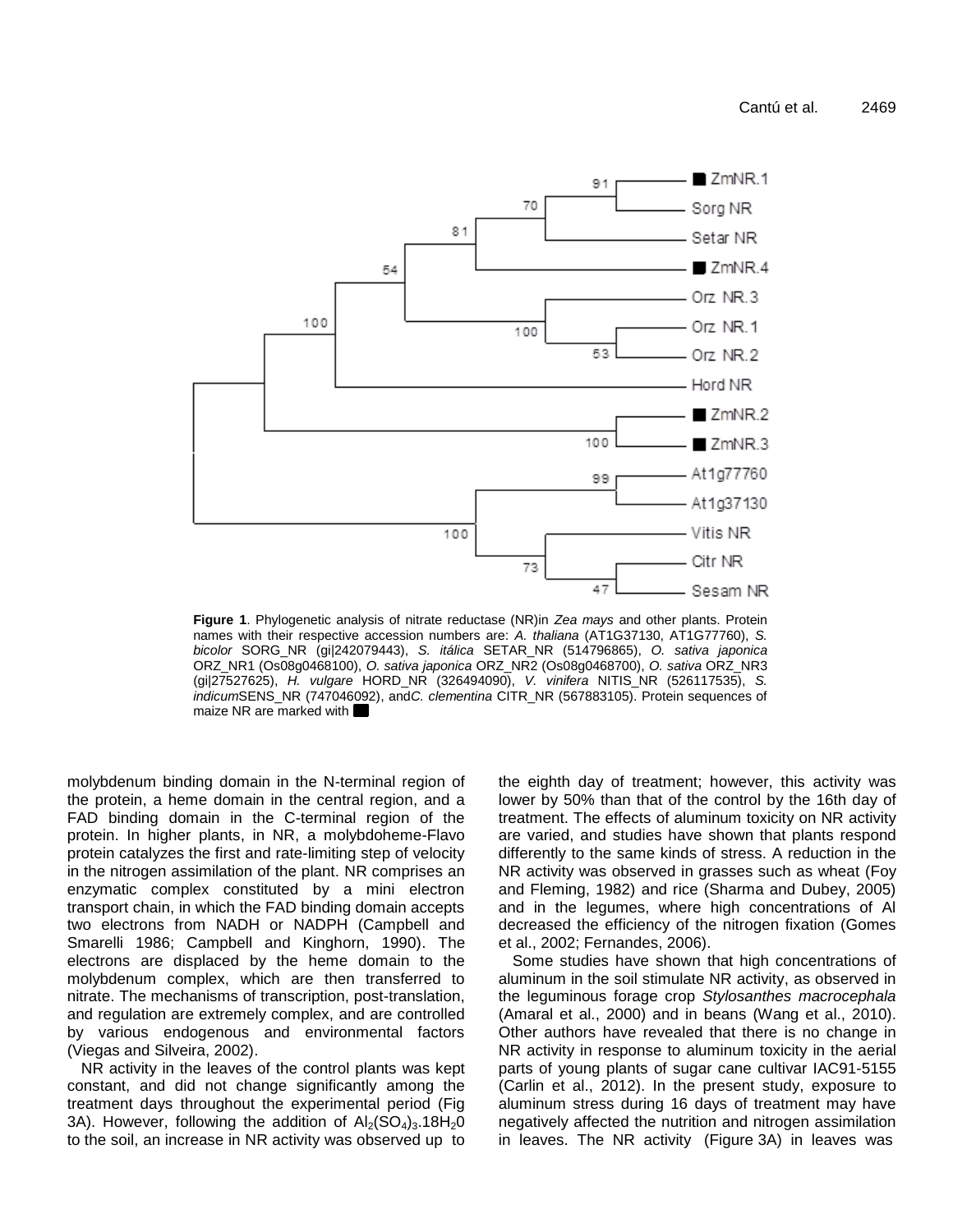





**Figure 3**. NR activity (3A) and Amino acid levels (3B) in maize leaves in the BRAS 3010 cultivar. Uppercase letters compare control and aluminum-stressed plants and low case letters compare the treatments days. Different letters represent significant between means at P≤ 0.05 level determined by Tukey multiple comparison procedure. The values represent the averages  $\pm$  standard deviation of three biological replications.

markedly decreased in response to aluminum stress from day 16 onwards. It is possible that this reduction was the result of aluminum toxicity in the cells of the vegetal tissues. In high concentrations, aluminum in the soil can prevent the assimilation of essential nutrients into the vegetal tissues; therefore, compromising metabolism and limiting the development of the plant (Martins et al., 2011; Souza et al., 2016). The results of the control treatments, which were irrigated with water, were observed, the activity of NR did not differ significantly over time, reinforcing the hypothesis that, the toxicity caused by aluminum negatively affects the assimilation of N and consequently, NR activity in maize.

The amino acid content in response to aluminum stress was similar in the leaves of control plants and in those that were stressed until the fourth day of treatment (Figure 3B). From the eighth day of treatment, a marked increase in the amino acid content occurred in the plants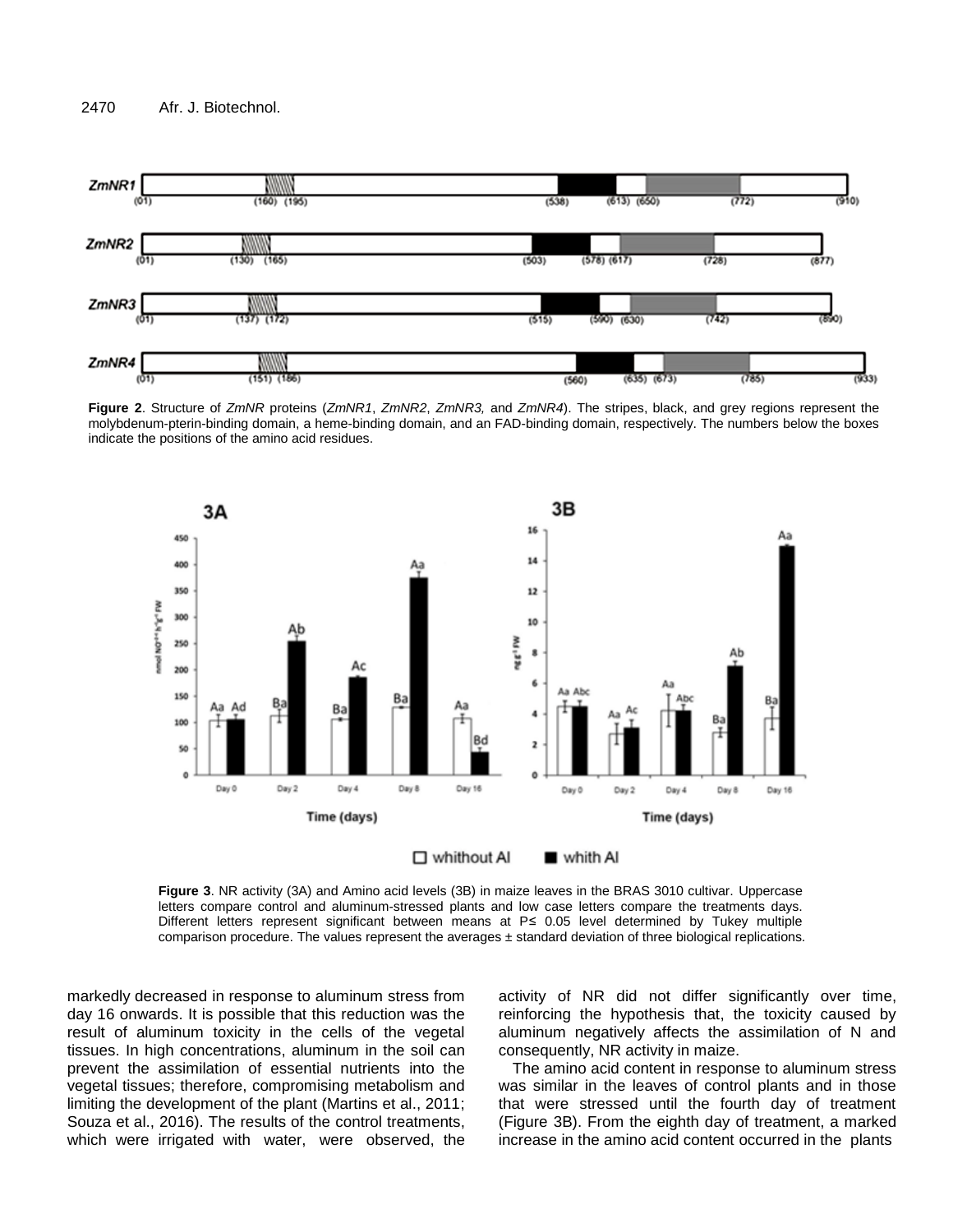

**Figure 4**. Expression of the *ZmNR1* (4A), *ZmNR2* (4B), *ZmNR3* (4C), and *ZmNR4* (4D) genes in response to aluminum stress in maize leaves. Plants were irrigated with water or  $Al_2(SO_4)_3.18H_2O$  solution on days 0, 2, 4, 8, and 16. Uppercase letters compare control and aluminum-stressed plants and low case letters compare the treatments days. Different letters represent significant between means at P≤ 0.05 level determined by Tukey multiple comparison procedure. The values represent the averages ± standard deviation of three biological replications.

subjected to aluminum stress. The amino acid content in the leaves of plants subjected to aluminum stress was around 100 and 400% higher than that in the leaves of the control plants. The increased amino acid content in the leaves is possibly due to the relationship between amino acids and aluminum stress. Plants exposed to stress synthesize and accumulate multiple metabolites as a defense mechanism against the stress (Sharma and Dietz, 2006). Souza et al, (2016) attributed the, increase in total amino acids to an increase in protease activity, which broke the reserve proteins in the plants exposed to

the aluminum toxicity, increasing the content of total soluble amino acids, aiming for osmotic adjustment. In addition, decreased NR activity also affects the concentrations of amino acids, particularly asparagine and glutamine (Prinsi et al., 2009).

To determine the effect of aluminum stress on NR genes, the corresponding RNA levels were quantified. The NR genes were found to be differentially expressed in response to stress (Figure 4). In maize, leaves subjected to aluminum stress has a decrease in the levels of *ZmNR2*, *ZmNR3,* and *ZmNR4* (Figure 4B, 4C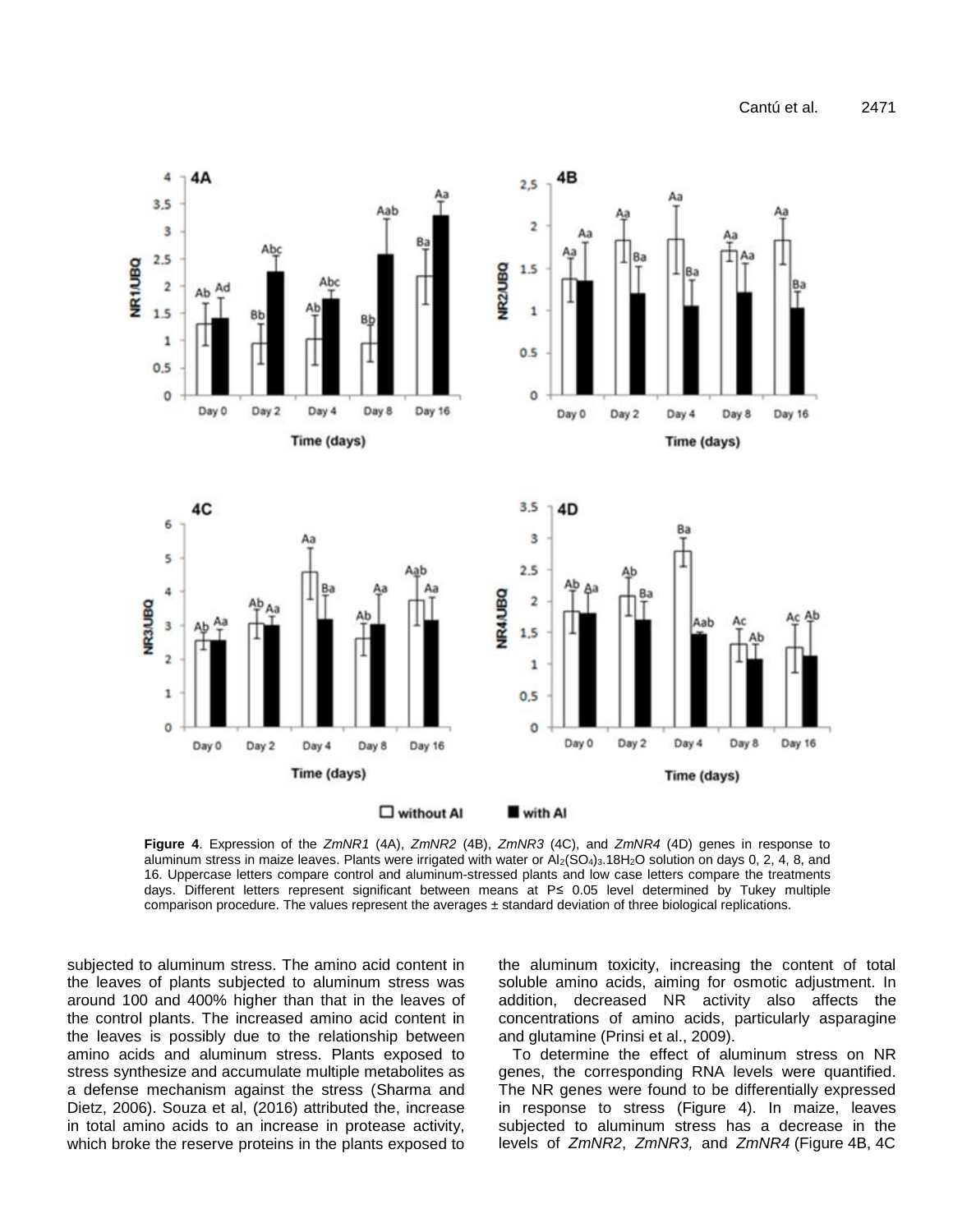and 4D) mRNA relative to that of the control, while *ZmNR1* levels increased throughout the experiment (Figure 4A). The levels of *ZmNR1* transcript increased quickly following the addition of aluminum to the soil from the second day of treatment (Figure 4A). At the end of the treatment (day 16), the transcript levels of *ZmNR2* was decreased by about 50% relative to that of the control leaves (Figure 4B). Generally, the accumulation of *ZmNR3* (Figure 4C) and *ZmNR4* (Figure 4D) transcripts in leaves was lower in the plants submitted to stress as compared with the control plants; however during the days of stress the answer was kept.

Analysis of the accumulation of NR transcripts (*ZmNR1* to *4*) revealed that the levels of *ZmNR2*, *ZmNR3,* and *ZmNR4* (Figure 4B, 4C and 4D), as well as NR activity (Figure 3A) were affected in a similar way in the leaves. Therefore, from the second week of aluminum stress, there was a significant decrease in both enzymatic activity and transcript accumulation. A decrease in the levels of *ZmNR2*, *ZmNR3,* and *ZmNR4* mRNA may be associated with a parallel inhibition of NR activity by aluminum in leaves. Conversely, an increase in the levels of *ZmNR1* mRNA (Figure 4A) was observed. It appears that NR activity in response to aluminum stress is predominantly associated with *ZmNR2*, *ZmNR3,* and *ZmNR4*. The expression of *ZmNR1* was increased by aluminum stress in maize leaves. It is possible that *ZmRN1* is not involved in NR regulation; however, this gene may be involved in other metabolic pathways. Debouba et al, (2013) suggested that the transcript levels of NIA2 (At1g37130) are more important in the regulation of NR by saline stress in leaves and roots than those of NIA1 (At1g77760). Desikan et al. (2002) suggested that NIA1, which encodes NR, assures that NO produced to close the stomata is generated via a pathway mediated by ABA.

The results of this study help to reinforce previous findings showing that aluminum toxicity and its effect on nitrogen assimilation cause irreversible harm to the plant. Four genes that regulate NR activity were identified, which are directly related to post-transcriptional changes. Characterization of these genes will aid understanding of the genetic-molecular and physiologic mechanisms of maize when subjected to aluminum stress. These results will assist in programs aimed at the genetic improvement of maize, in order to obtain new aluminum-tolerant varieties. This will help to increase productivity, grain quality, and the incorporation of new agriculture areas that have not previously been used.

# **Conflict of interests**

The authors have not declared any conflict of interests.

## **ACKNOWLEDGEMENTS**

TC thanks a fellowship received from CAPES for her Master's studies. The authors acknowledge financial support from UNIPAR.

### **REFERENCES**

- Altschul SF, Madden TL, Schäffer AA, Zhang J, Zhang Z, Miller W, Lipman DJ (1997). Gapped BLAST and PSI-BLAST: a new generation of protein database search programs. Nucleic Acids Res. 25(17):3389-3402.
- Amaral JAT, Cordeiro AT, Rena AB (2000). Efeitos do alumínio, nitrato e amônio sobre a composição de metabólitos nitrogenados e de carboidratos em *Stylosanthesguianensis*e *S. macrocephala*. Pesq. Agropec. Bras. 35(2):313-320.
- Azmat R, Qamar N, Bhatti Hn, Naz R, Uddin F, Kamal M (2015). Aluminuminducedenzymaticdisorder as animportant eco biomarker in seedlingsof L*ensculinaris* medic. Pak. J. Bot. 47(1):89-93.
- Azmat R, Hasan S (2008). Photochemistry of light harvesting pigments and some biochemical changes under aluminium stress. Pak. J. Bot. 40(2):779-784.
- Bagh K, Hiraoki T, Thorpe TA, Vogel HJ (2004). Nitrogen-15 NMR studies of nitrogen metabolism in *Picea glauca* buds. Plant Physiol. Biochem. 42(10):803-809.
- Boone L, Van LindenbV, Meester S, Vandecasteele B, Muylleb H, Roldán-Ruizb I, NemecekcT, Dewulfa J (2016).Environmental life cycle assessment of grain maize production: An analysis of factors causing variability. Sci. Total Environ. 553:551-564.
- Boscolo RS, Menossi M, Jorge RA (2003). Aluminum-induced oxidative stress in maize. Phytochem. 62(2):181-189.
- Buchner P, Hawkesford MJ (2014). Complex phylogeny and gene expression patterns of members of the Nitrate Transporter 1/Peptide Transporter Family (NPF) in wheat. J. Exp. Bot. 65(19):5697–5710.
- Campbell WH, Kinghorn KR (1990). Functional domains of assimilatory nitrate reductases and nitrite reductases. Trends Biochem. Sci.15(8):315-319.
- Campbell WH, Smarelli J (1986). Nitrate reductase: Biochemistry and regulation. In: Biochemical Basis of Plant Breeding, vol.2.Ed. Neyra CA. (CRC Press, Boca Raton, FL), pp. 1-39.
- Carelli MLC, Fahl JI, Magalhães AC (1990). Redução de nitrato em plantas jovens de café cultivadas em diferentes níveis de luz e nitrogênio. Bragantia. 49(1):1-9.
- Carlin SD, Rhein AFL, [Santos](http://lattes.cnpq.br/8859564182139636) DMM (2012). Efeito simultâneo da deficiência hídrica e do alumínio tóxico no solo na cultivar IAC91- 5155 de cana-de-açúcar. Semin.-Cienc. Agrar. 33(2):553-564.
- Christensen AH, Quail PH (2005). Ubiquitin a promoter-based vectors for high-level expression of selectable and/or screenable marker genes in monocotyledonous plants.Transgenic Res. 5(3):213-218.
- Crawford NM (1995). Nitrate: Nutrient and Signal for Plant Growth. Plant Cell.7:859-868.
- Crawford NM, Smith M, Bellissimo D, Davis R (1988). Sequence and nitrate regulation of the Arabidopsis thaliana mRNA encoding nitrate reductase, a metalloflavoprotein with three functional domains. Proc. Natl. Acad. Sci. USA. 85(14): 5006-5010.
- Companhia Nacional de Abastecimento (CONAB) (2016). Available in:<http://www.conab.gov.br/>. Retrieved on: 14 Jun. 2016.
- Debouba M, Dguimi H, Ghorbel M (2013). Expression pattern of genes encoding nitrate and ammonium assimilating enzymes in *Arabidopsis thaliana* exposed to short term NaCl stress. J. Plant Physiol.170(2):155-60.
- Desikan R, Griffiths R, Hancock J, Neill S (2002). A new role for an old enzyme: Nitrate reductase mediated nitric oxide generation is required for abscisic acid-induced stomatal closure in Arabidopsis thaliana. Proc Natl Acad Sci. 9(25):16314-16318.